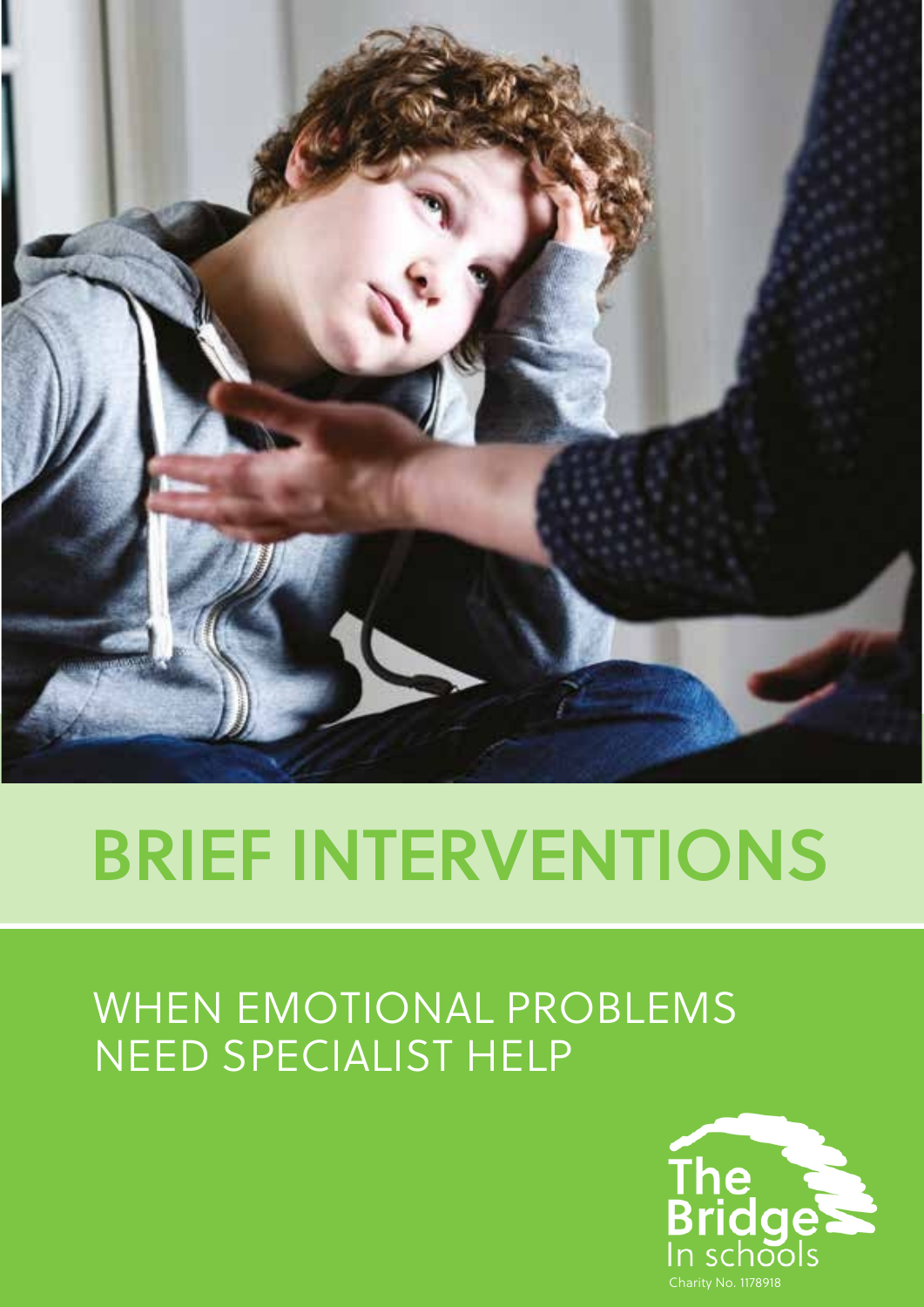**Worried about a child with emotional difficulties?**

**Want strategies to support the child in school?**

**Require a professional assessment for referral or top-up funding?**

**Need specialist therapy for a child and family?**

**Through our Brief Interventions, Bridge in Schools provides the specialist, school-based, mental health input that schools need.**

Emotionally disturbed children can be a huge worry and challenge to their teachers, as well as to other children in their school. Often schools use trained Counsellors, Thrive workers and Play Therapists to provide support, but sometimes

children need further help that's hard to access. Big obstacles can get in the way, like long waiting lists, high referral thresholds, and family difficulties. That's when Bridge in Schools can help.

**Book a FREE PHONE CONSULTATION to check if this is the right service for a child in your school. Call us on 0117 942 4510 or email hania.maclagan@bridgefoundation.org.uk**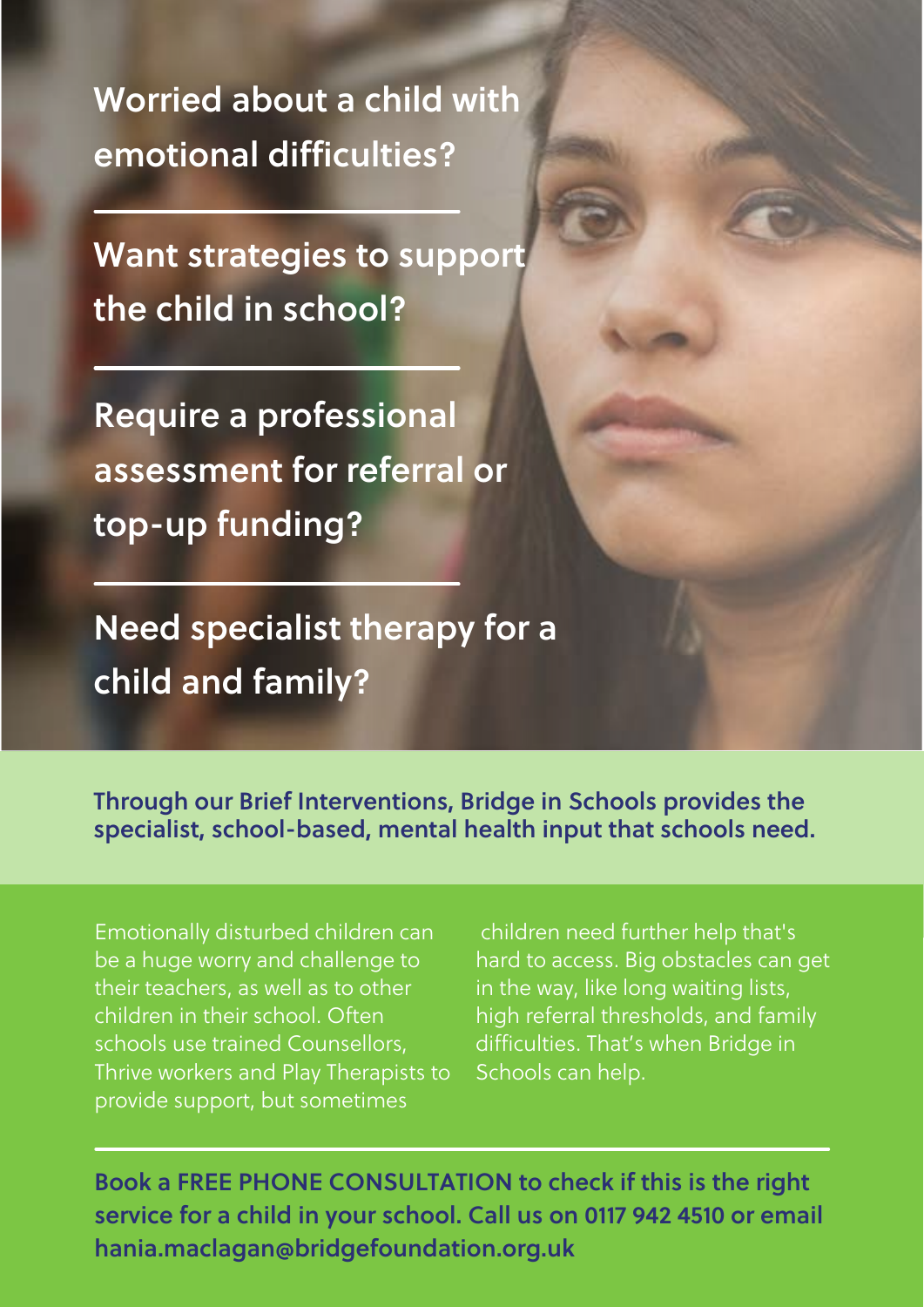#### **Brief Interventions offer time-limited, stand-alone help for children with more complex backgrounds and issues:**

- to assess the emotional/mental health needs of the child;
- to support family/staff towards a shared understanding of the child's emotional needs and joined-up support strategies;
- to support schools to put in place holding measures while referrals are being processed;
- to contribute professional reports to support school applications for example top-up funding, or referrals to CAMHS;
- to provide school-based therapy for the child and/or parent.

Support is commissioned on a caseby-case basis. The service is based on pre-agreed contracts that specify the aims, scope and length of intervention. All interventions are evaluated against agreed goals.

#### **Timely**

We aim to respond to Brief Intervention requests within a week of contact. The starting point is a phone consultation with the school to get the context, establish the main concerns, who should be involved and what the budget is. Then we send a written proposal to the school. We aim to offer a specialist appointment within two weeks of the contract being agreed.

#### **Expert**

Bridge in Schools has a 10-year track record of work with Bristol schools. Children and families see highly

trained staff, rarely to be found outside specialist NHS services or costly private clinics. We are uncompromising about maintaining this level of expertise, so that the best help is there for the most vulnerable. Regular clinical discussion means

that each of our interventions is also strengthened by the thinking of experienced colleagues back in the Bridge in Schools clinical team.

#### **Relevant**

"We notice that he is more reflective and opening up in a way that we haven't seen before." (School Senco, about a boy at risk of exclusion). " It was really helpful - especially to support the work of the carers." (School Head, about support for a fostered child and her family).

#### **Timely**

We fund raise to keep the cost of Interventions down for schools. In 2021, the fee is £68 a session (one hour), which includes the therapist's travel time and expenses for schools within a 5 mile radius of the centre of Bristol. A small surcharge per visit is added for work in more distant schools. Professional reports for referral/top-up funding are charged separately at £100 per report.

Cost benefits include reduction in the resource needed to support the child out of class, or to fund alternative educational provision; reduction in stress-related staff absence and staff support costs; increased access to other resources through eg engagement of other services, top-up funding, etc.